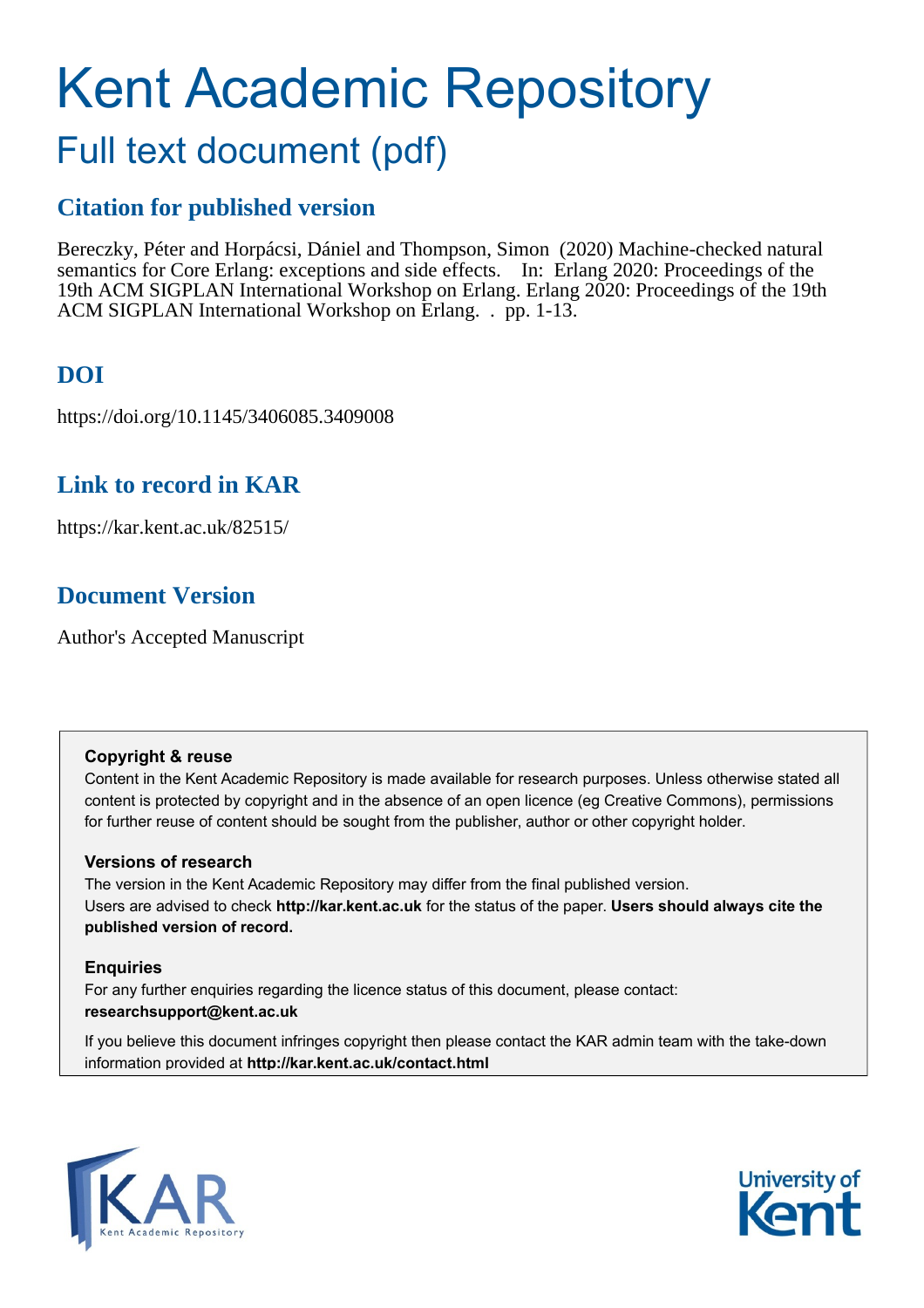## Machine-Checked Natural Semantics for Core Erlang: Exceptions and Side Effects

Péter Bereczky Dániel Horpácsi berpeti@inf.elte.hu daniel-h@elte.hu Eötvös Loránd University Budapest, Hungary

Simon J. Thompson S.J.Thompson@kent.ac.uk University of Kent Canterbury, UK Eötvös Loránd University Budapest, Hungary

#### Abstract

This research is part of a wider project that aims to investigate and reason about the correctness of scheme-based source code transformations of Erlang programs. In order to formally reason about the definition of a programming language and the software built using it, we need a mathematically rigorous description of that language.

In this paper, we present an extended natural semantics for Core Erlang based on our previous formalisation implemented with the Coq Proof Assistant. This extension includes the concepts of exceptions and side effects, moreover, some modifications and updates are also discussed. Then we describe theorems about the properties of this formalisation (e.g. determinism), formal expression evaluation and equivalence examples. These equivalences can be interpreted as simple local refactorings.

#### $CCS Concepts:$  • Theory of computation  $\rightarrow$  Operational semantics; Program verification; Functional constructs.

Keywords: formal semantics, natural semantics, Erlang, Coq, exceptions, side effects

#### ACM Reference Format:

Péter Bereczky, Dániel Horpácsi, and Simon J. Thompson. 2020. Machine-Checked Natural Semantics for Core Erlang: Exceptions and Side Effects. In Proceedings of the 19th ACM SIGPLAN International Workshop on Erlang (Erlang '20), August 23, 2020, Virtual Event, USA. ACM, New York, NY, USA, 13 pages. [https://doi.org/10.](https://doi.org/10.1145/3406085.3409008) [1145/3406085.3409008](https://doi.org/10.1145/3406085.3409008)

Erlang '20, August 23, 2020, Virtual Event, USA

© 2020 Association for Computing Machinery. ACM ISBN 978-1-4503-8049-2/20/08. . . \$15.00 <https://doi.org/10.1145/3406085.3409008>

#### 1 Introduction

There are a number of language processors, development and refactoring tools for programming languages, but most of these tools are not theoretically well-founded: they lack a formally precise description of how exactly the source code is affected by them. In particular, refactoring tools are expected to change programs without modifying their behaviour, but in practice, usually only regression testing is used to verify this property. Higher assurance can be achieved by making a formal argument (i.e. a proof) about this property, but neither programming languages nor program transformations are easily formalised.

When arguing about behaviour-preservation of program refactoring, program semantics and semantic equivalence need to be considered. A formal, mathematical definition of the programming language semantics in question is clearly needed for formal verification. Since the project of which this study is part of is dedicated to improve trustworthiness of Erlang refactorings [15] via formal verification, effort has been put in formalising Erlang and its functional core, i.e. Core Erlang. Erlang (along with other functional languages, e.g. Elixir [12]) translates to Core Erlang as part of the compilation process; thus, a proper formalisation of Core Erlang may contribute to the studies of all languages in the BEAM family. It is worth noting that we do not limit our formalisation to the subset of Core Erlang emitted by the Erlang compiler, but we aim at formalising the entire Core Erlang programming language.

After completing the formalisation of the main features of sequential Core Erlang (see [3]), we started to investigate other language features, such as the concept of exceptions and side effects. This required us to re-iterate each step of our previous work, including surveying related work and making design decisions on level of abstraction and encoding in Coq. To test the semantics, a collection of examples have been written, along with proofs about basic properties of this formalisation, like determinism<sup>1</sup>. In order to demonstrate the applicability of our semantics definition, some simple

Permission to make digital or hard copies of all or part of this work for personal or classroom use is granted without fee provided that copies are not made or distributed for profit or commercial advantage and that copies bear this notice and the full citation on the first page. Copyrights for components of this work owned by others than ACM must be honored. Abstracting with credit is permitted. To copy otherwise, or republish, to post on servers or to redistribute to lists, requires prior specific permission and/or a fee. Request permissions from permissions@acm.org.

<sup>&</sup>lt;sup>1</sup>In theory, Core Erlang is non-deterministic, but the reference implementation employs a leftmost-innermost evaluation strategy according to Neuhäußer and Noll [24] which complies to the behaviour of the presented formalisation.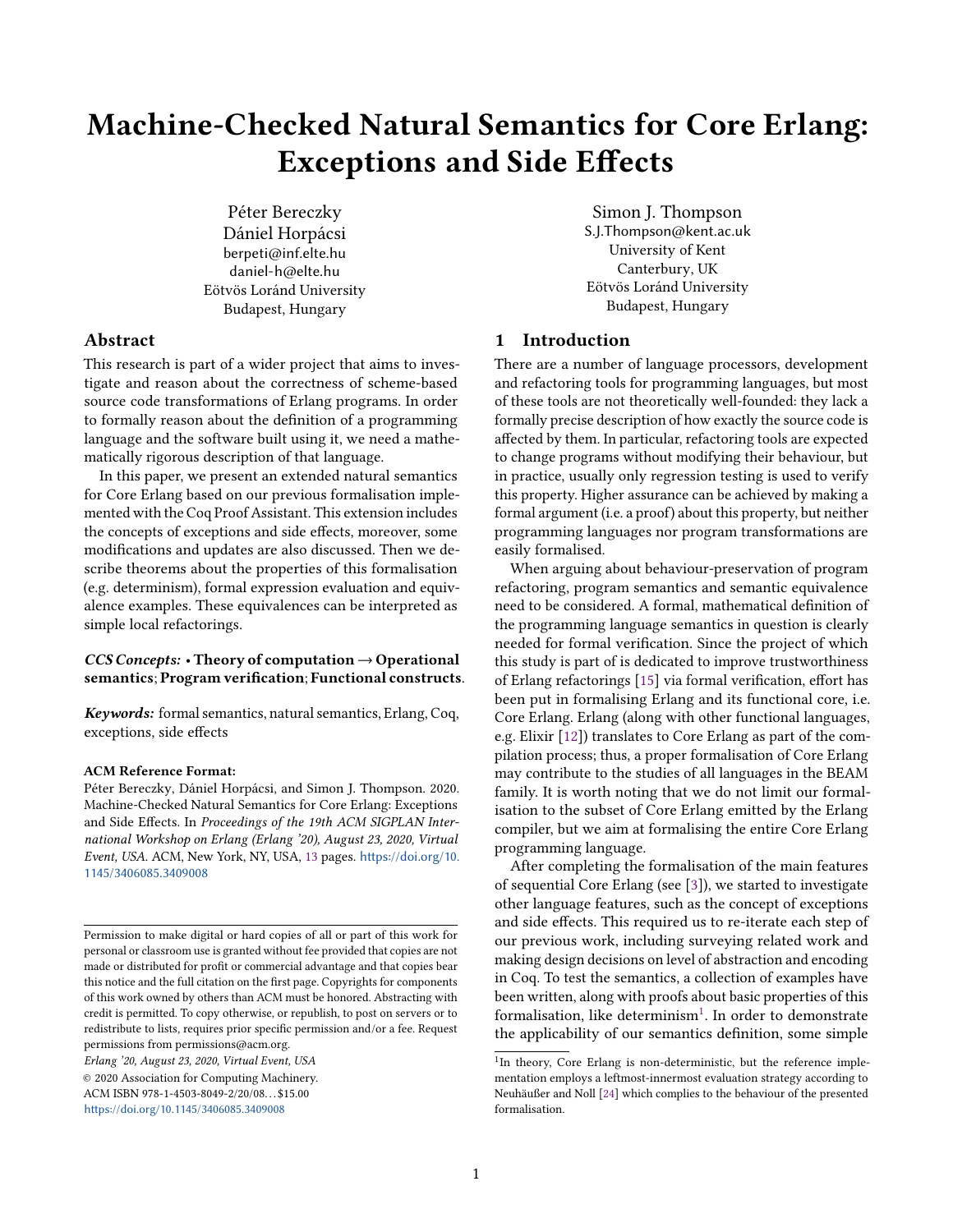expression pattern equivalences have also been formalised and proved; these can be seen as simple local refactorings.

The main contributions of this paper are:

- 1. The extension of our former formal semantics [3] with the concept of exceptions and side effects.
- 2. The implementation of this extension in the Coq Proof Assistant (version 8.11.2).
- 3. Updated and new theorems that formalise a number of properties of this extended formalisation, e.g. determinism, with their machine-checked proofs.
- 4. Results on program evaluation and equivalence verification using the updated semantics definition, all formalised in the Coq Proof Assistant.

#### 2 Related Work

The ultimate goal of our project is to prove refactoringrelated theorems in Coq. This is supported by the formalisation of the semantics of Erlang in Coq in a way that enables flawless verification of program and expression equivalence. Core Erlang was chosen as a stepping stone towards this goal, because not only a subset of Erlang, but Erlang and other functional languages, such as Elixir [12] and LFE, translate to it during compilation. While formalising our semantics, we reviewed and compared extensive related work on both Erlang [10, 11, 17, 27] and Core Erlang [7, 13, 19–21, 24, 25] and chose an approach that can be properly embedded into Coq. For this goal, also the language specification [5] was considered along with the reference implementation (Erlang/OTP version 22.3).

The abstract syntax definitions of Core Erlang were alike in all papers about this language; however, there were slight differences in the abstraction level. For example, in the work of Neuhäußer and Noll [24] let expressions can handle multiple variable bindings simultaneously, while the semantics of Nishida et. al. [25] abstracts over this attribute. Unfortunately, in the syntax respect, papers about Erlang could not really be considered, because there are significant differences in the syntax of Core Erlang and that of Erlang.

However, we could borrow ideas from papers on Erlang semantics when deciding on how we formalise values. There were two main approaches to define expressions in normal form: the work of Lanese et al. [19–21, 25] considers values as a subset of patterns ("ground patterns"), while other papers [10, 11, 24, 27] define values as a subset of expressions. In addition, the work of Neuhäußer and Noll [24] also considers functions as values; however, according to the language specification [5] closures are the values of function expressions.

While formalising the dynamic semantics of Core Erlang, the small-step semantics of a Core Erlang-like language defined by Lanese et al. [19–21, 25] was fundamental for our big-step semantics. In addition, some concepts were taken from other papers, such as the recursive closure concept

from Reynolds research on definitional interpreters [26] and match expressions from the work of Carlier et. al. [4].

Unfortunately, there were abstractions which were not present in any of the discussed sources (e.g. map expressions). For such constructs, we could only rely on the reference implementation and the language specification [5]. Due to the fact that the latter was written in 2004, it misses a number of recent features of the language, including the aforementioned concept of map expressions, for which the reference compiler remained as our only source for definition of behaviour. This is the reason why our formalisation follows the behaviour of the Erlang/OTP compiler, rather than the language specification (mostly in cases of unspecified behaviour and evaluation order).

We have already written a paper [3] on the core semantics of Core Erlang, which discusses the related work on the formalisation of basic sequential language features in more detail. In this current paper, we focus on the extensions of our previous formalisation, including the definition of exceptions and other side effects. In the rest of this section, we overview the related work on these particular language features.

Like in other languages, exceptions in Core Erlang cause side effects (they implement non-structured control), and at the same time, they evaluate to special exception values. Exceptions need to be propagated in the control flow until a handler is found. This behaviour can be defined with natural (big-step) semantics in general, by checking the values of sub-expressions for exceptional values in the evaluation of compound expressions. This technique is taught in university courses [9], as well as it is employed in programming language semantics research [16, 28]. It is worth noting that there is another way to represent and propagate exceptions: rather than treating them as exceptional values, one can accumulate them as side effects in the program execution and implement exception handling based on the side effect list [14]. In our definition, we employ the former technique and explicitly evaluate expressions to exceptional values.

While formalising side effects, two different approaches were considered. The first is mentioned in the work of Horpácsi et. al. [14], where side effects are represented as traces. This approach, as mentioned before, handles exceptions and side effects alike. The other option is to interpret and model side effects faithfully with a number of semantics configuration cells, like in the C semantics by Ellison and Rosu [8] which uses over 60 cells. We concluded that for our current proofs, it is enough to formalise side effects on a logging level, and later on we may add more details.

There is also a considerable body of work on formalisations of other sequential languages, both functional, as is the case of CakeML [18], and imperative, as in CompCert [22], and indeed the trend to formalising programming language metatheory has been systematised in the POPLmark challenge [2].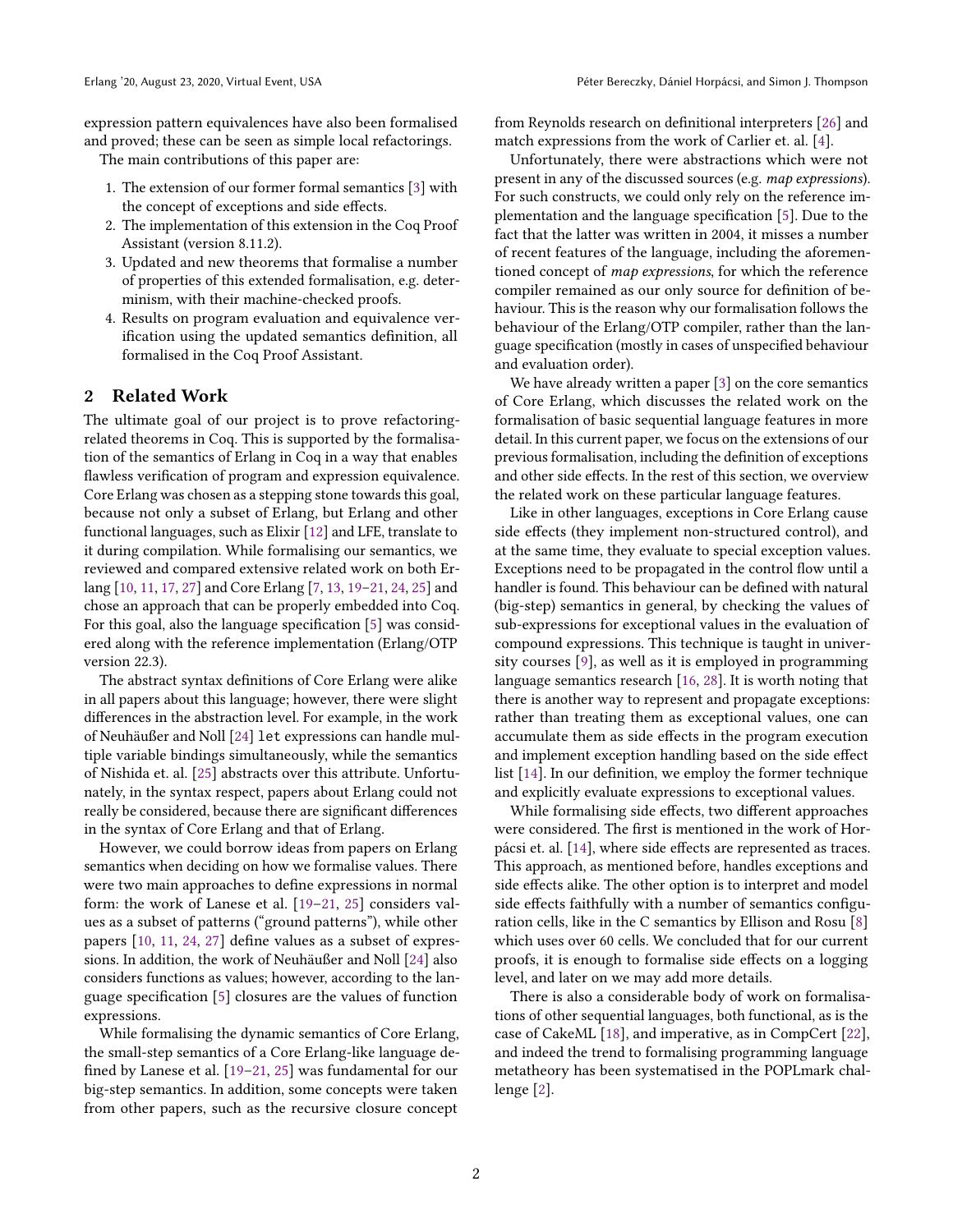Machine-Checked Natural Semantics for Core Erlang: Exceptions and Side Effects Erlang '20, August 23, 2020, Virtual Event, USA

#### 3 The Core Semantics

This section briefly summarises our previous work [3] on defining natural semantics for Core Erlang. We repeat some of the underlying abstractions we have introduced in the previous work in order to ease the comprehension of this paper, whilst we also introduce some modifications that facilitate the extension of the semantics definition.

Throughout the following sections, the Coq code is frequently quoted in order to highlight the fact that this formalisation is machine-checked. Nevertheless, the inductive constructors of the transition relation in the operational semantics are presented in inference rule notation for better readability.

#### 3.1 Abstract Syntax

In our previous paper we covered the basic sequential language features of Core Erlang, such as literals for simple and compound types, function abstraction and application, let and letrec. When defining the language in the Coq Proof Assistant, we apply deep embedding of the abstract syntax.

Figure 1 presents the context-free syntax of literals and patterns, while the syntax of the considered Core Erlang expressions can be seen in Figure 2. Currently, value lists [5] are only supported inside let expressions (to handle multiple simultaneous bindings), but case and try expressions can be formalised similarly in this regard.

Inductive Literal : Type := | Atom (s : string) | Integer  $(x:Z)$ .

Inductive Pattern : Type :=  $|$  *PVar*  $(v : Var)$ | PLit (l : Literal) | PCons (hd tl : Pattern) | PTuple (t : list Pattern) | PNil.

Figure 1. Syntax of literals and patterns

Here we note that apart from some technical changes, this syntax definition is identical to the one presented in [3].

#### 3.2 Values

While defining values (the normal form of expressions), we have related them to expressions in a similar way as the authors of the Erlang papers and Neuhäußer and Noll [10, 11, 24, 27]. Furthermore, in our approach function expressions are evaluated to closures, which capture the expressions' context and properly implements EFun as a binder. The details of this closure representation are described in our former work [3], yet this paper proposes some modifications to the idea which will be discussed in Section 7. Figure 3 shows the definition of expression values.

Definition FunctionIdentifier : Type := string  $\times$  nat.

Inductive Expression : Type := | ENil | ELit (l : Literal)  $|$  *EVar*  $(v : Var)$  $EFull$  ( $f : FunctionIdentifier$ )  $| EFunc (vl : list Var) (e : Expression)$ | ECons (hd tl : Expression) | ETuple (l : list Expression)  $ECall$  (f : string) (l : list Expression) | EApp (exp : Expression) (l : list Expression) | ECase (e : Expression) (patts : list Pattern) (guards : list Expression) (bodies : list Expression) | ELet (s : list Var) (el : list Expression) (e : Expression) | ELetRec (fids : list FunctionIdentifier) (vls : list (list Var)) (bodies : list Expression) (e : Expression) | EMap (kl vl : list Expression).

#### Figure 2. Syntax of expressions

Definition FunctionExpression := (list Var)  $\times$  Expression.

Inductive Value : Type :=

- | VNil
- | VLit (l : Literal)
- | VClos (ref : Environment) (ext : list (FunctionIdentifier × FunctionExpression)) (vl : list Var) (e : Expression)
- | VCons (vhd vtl : Value)
- | VTuple (vl : list Value)
- | VMap (kl vl : list Value).

#### Figure 3. Semantic domain

The ext parameter of the closure constructor is called environmental extension, and is denoted by  $\langle f_1 : \text{fun}(p_1) \rightarrow$  $b_1, f_2$ : fun( $p_2$ )  $\rightarrow b_2, ..., f_n$ : fun( $p_n$ )  $\rightarrow b_n$ ) if only the elements  $(f_1, (p_1, b_1)), (f_2, (p_2, b_2)), ..., (f_n, (p_n, b_n))$  are contained in it. The use of closures will be discussed after introducing environments.

Note that this Value type is not strict enough, it includes elements that cannot be values of expressions. In particular, Core Erlang's map values cannot contain duplicate keys, and their elements are ordered based on their keys. In order to comply with this, we add additional restrictions on the elements of the Value type, by using the following helper functions:

- The *bValue\_eq\_dec*  $v_1$   $v_2$  function decides the equality of  $v_1$  and  $v_2$ . This helps us avoid key duplicates.
- *value\_less*  $v_1$   $v_2$  decides whether  $v_1$  is less than  $v_2$ , yielding a Boolean value. There is a total order on Core Erlang values [1], with the following ordering between values of different types: numbers < atoms <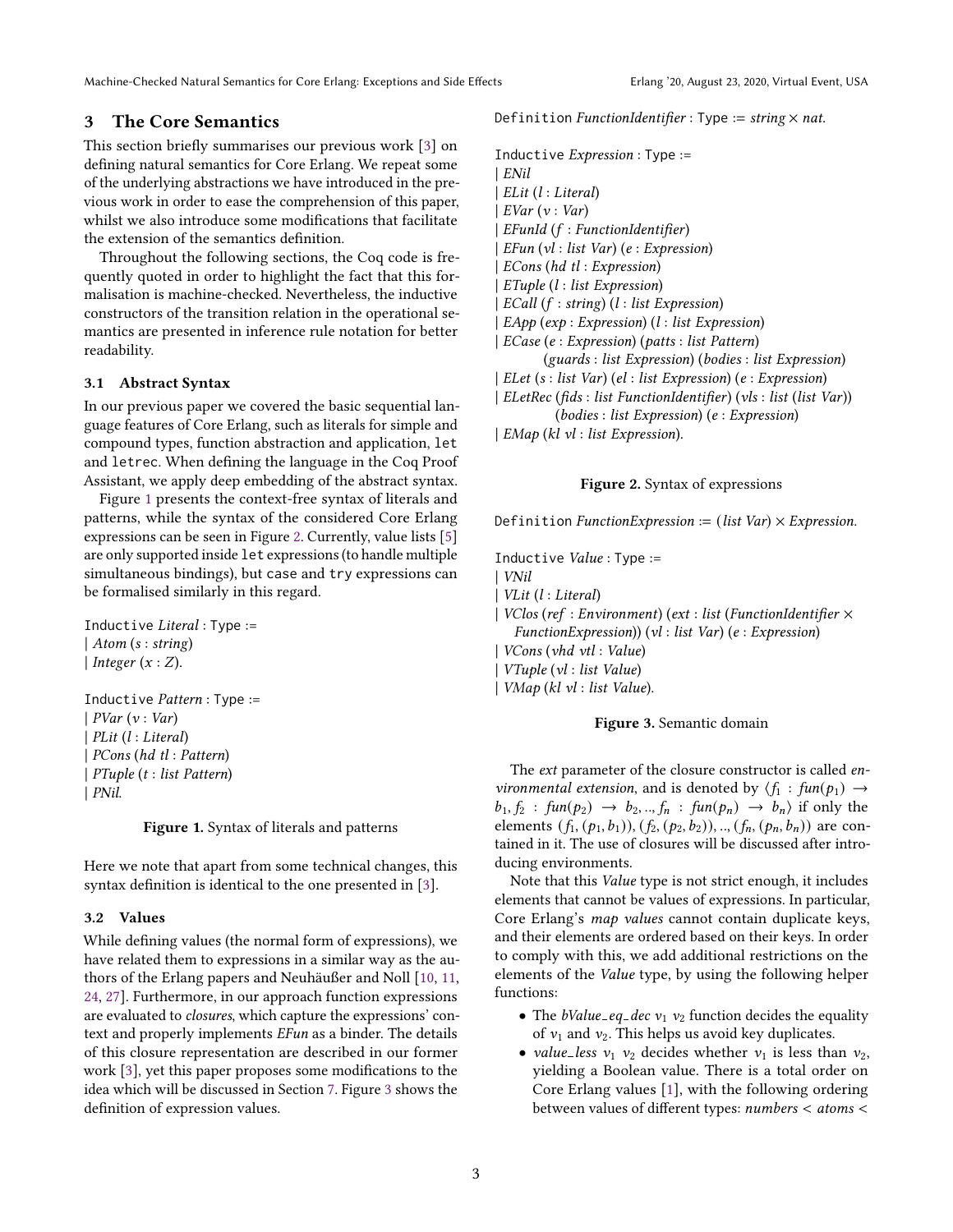$\textit{closures} < \textit{tuples} < \textit{maps} < \textit{lists}$ . It is important to note that the reference implementation, based on a numeric encoding of functions, defines an opaque ordering between function closures. In our formalisation, we adopt this idea by associating closures with a unique identifier and ordering closures based on the order defined for the numeric identifiers. Technically, this requires using an additional cell in the configuration of the big-step semantics (on both sides of ⇓) to numerate these identifiers, but for the sake of readability, we omit this detail in the paper.

With these helper functions, the make\_value\_map function creates an ordered value map from the lists of keys and values (the exact definition can be found in the formalisation [23]).

#### 3.3 Environment

Expressions can contain free variables and function references, so we need an environment for the evaluation, which maps identifiers to values. The environment has to capture both variables and function identifiers, with the latter only being associated with function closures. Having this representation for environments, we can encode top-level functions as letrec expressions, and use a single union type for both local and global environments:

Definition Environment : Type :=

list (( $Var + FunctionIdentifier$ ) × Value).

The environment will be denoted by Γ in the rest of the paper, while  $\emptyset$  denotes the empty environment. If an environment contains only the  $x_1 - v_1$ ,  $x_2 - v_2$ , ..,  $x_n - v_n$  bindings, the notation  $\{x_1 : v_1, x_2 : v_2, \ldots, x_n : v_n\}$  will be used. To manage environments, several helper functions have been defined, most of these are described in our former work [3]; however, one has been significantly reworked in this paper:

$$
append\_funs_to_env
$$
  $fds paramlists  bodies$   $\Gamma$ 

This is used for letrec statements, adds function identifier (from  $fids$ ) - closure bindings to  $\Gamma$ . The bound closures are constructed in the following way: the ith closure with the ith parameter list (from paramlists), ith body (from bodies) and Γ reference environment. Their environmental extensions (collection of function identifier - parameter list - body triples) are constructed from the same fids, paramlists and bodies parameters (this is similar to zipping three lists).

Examples. Let us demonstrate how closures are created and applied. Consider the following Core Erlang snippet:

```
let X = 42 in
let Y = fun() \rightarrow X inlet X = 5 in
     apply Y()
```
While evaluating expressions, static binding should be applied; that is, the X in the function Y should evaluate to the value of the outer instance of X, not the one that is present in the scope of the application. In particular, the above expression should evaluate to 42.

To simulate this behaviour, we store the current environment in the closure value at the point of the function definition, and use it later on when evaluating the function body by applying the closure. In this particular example, the closure value would be *VClos*  $\{X : 42\} \langle \rangle$  [] X.

However, in case of recursive functions, it is challenging to describe an inherently recursive environment in Coq, where all functions are required to always terminate. Let us consider a recursive function defined with a letrec expression:

letrec 'x '/0 = fun () -> apply 'x '/0() in apply 'x '/0()

The evaluation environment of the application of this function should be  $\{x'/0 : VClos \{x'/0 : VClos \{x'/0 :$ ...}  $\langle \rangle$  [] (apply 'x'/0())}  $\langle \rangle$  [] (apply 'x'/0())} without using the environmental extension. This environment is endlessly recursive, which cannot be explicitly represented and defined as a function in Coq.

This problem was solved by the environmental extension. This construct stores the possibly recursive functions (aside the non-recursive current environment) defined at a time in form of function identifier - parameter list - body triples (pair of pairs in the implementation). These triples are used when applying a function to extend the body's evaluation environment (the stored environment) with closures constructed from the stored environmental extension. These closures use the originally stored environment and environmental extension, because all of these functions were defined at a time, so their contexts are the same. The get\_env helper function is used for this process, it unfolds one level of the recursive environment with every recursive invocation. With this thought, the correct closure value for the previous recursive function will be the following:  $VClos \varnothing$   $\langle 'x'/0 : \text{fun}() \rightarrow$  $(\text{apply } 'x'/0())\rangle$  []  $(\text{apply } 'x'/0())$ .

This problem was addressed by our previous paper [3], but the solution discussed there is not always applicable (see Section 7 for details), however, the fundamental thought was the same: the environment of the next evaluation step should be defined by the current step in the big-step semantics.

#### 3.4 Core Dynamic Semantics

The biggest change between this update and our previous semantics is the omitted closure environment. Instead of closure environments, we use environmental extensions; apparently, the evaluation rules for apply and letrec expressions had to be adjusted to match this change. Another major change was the ordered evaluation of maps. Fortunately, the introduction of ordering on values and the make\_value\_map function in the map evaluation rule was sufficient to fulfil this goal.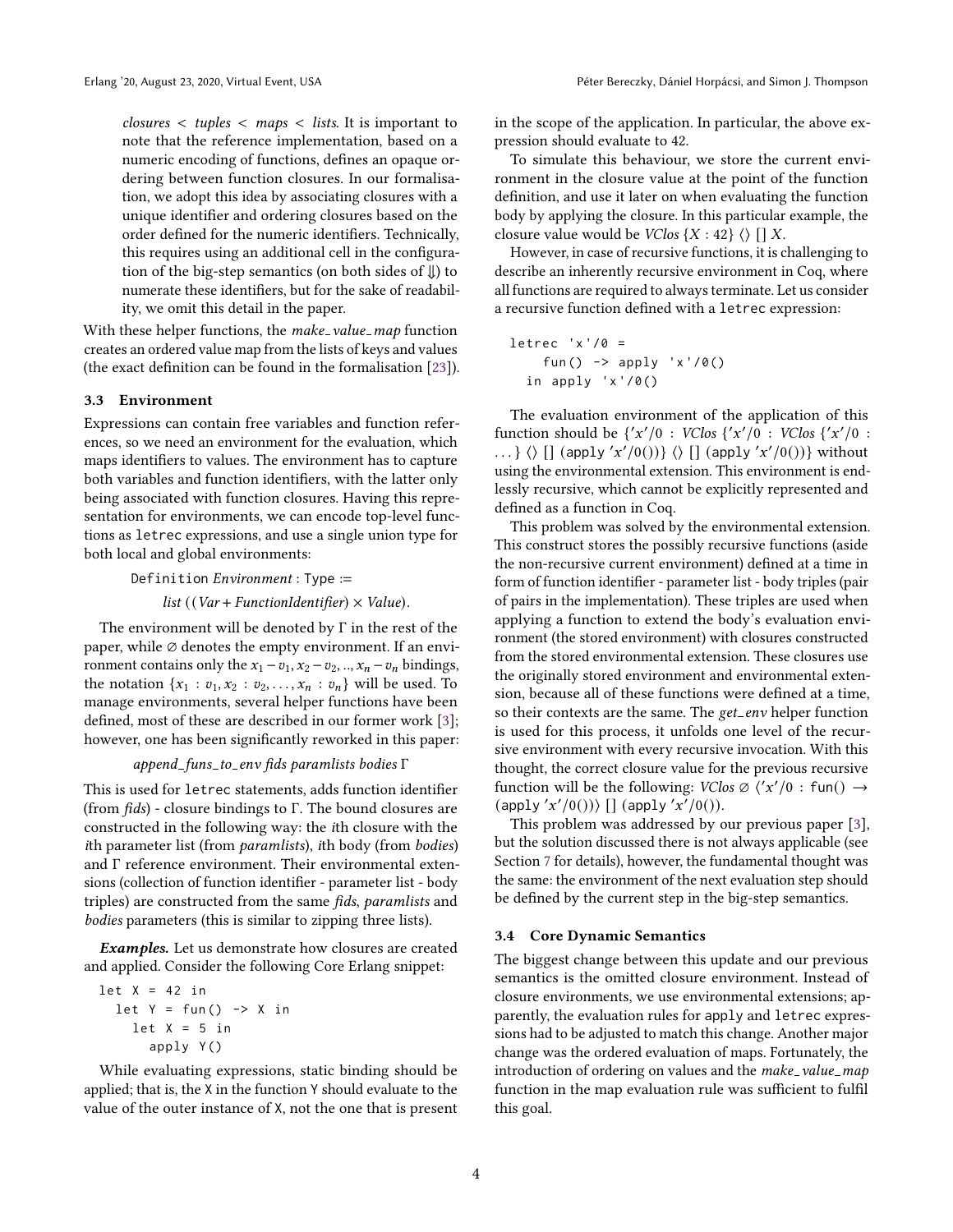In the following figures, the result res could be either a value or an exception, so its type is Value + Exception.

$$
\frac{\langle \Gamma, e \rangle \Downarrow \text{inl val'}}{\langle \Gamma, \text{ETry } e \ e_1 \ e_2 \ v \ \text{vex}_1 \ v \text{ex}_2 \ v \text{ex}_3 \rangle \Downarrow \text{res}} \tag{Trx^E}
$$

$$
\frac{\langle \Gamma, e \rangle \Downarrow \text{inr}(ex_1, ex_2, ex_3) \qquad \langle \text{append\_vars\_to\_env} \ [\text{vex}_1; \text{vex}_2; \text{vex}_3] \ [\text{exclass\_to\_value ex}_1; ex_2; ex_3] \ \Gamma, e_2 \rangle \Downarrow \text{res}}{\langle \Gamma, \text{ETry} \ e \ e_1 \ e_2 \ v \ \text{vex}_1 \ vex_2 \ vex_3 \rangle \Downarrow \text{res}} \qquad \text{(CATCH}^E)
$$

In the following rule no-previous match i  $\Gamma$  patts guards bodies v states, the first *i* clause cannot be selected for the value v (either v does not match the pattern or the guard evaluation fails).

$$
\langle \Gamma, e \rangle \Downarrow inl \ v \quad |paths| = |guards| \quad |paths| = |bodies| \quad no\_previous\_match |paths| \Gamma paths \text{ yards bodies } v
$$
\n
$$
\langle \Gamma, ECase \text{ e paths \text{ guards bodies}} \rangle \Downarrow inr \text{ (if-clause v)} \tag{CASEExc_1^E}
$$

For the next rule, let us consider nonclosure  $v := \forall \Gamma'$ , ext, var\_list, body,  $v \neq VC$ los  $\Gamma'$  ext var\_list body.

$$
\frac{\langle \Gamma, \exp \rangle \parallel inl \ v \quad \text{eval}_all \Gamma \text{params vals} \quad \text{nonclosure } v}{\langle \Gamma, \text{EApp } \exp \text{params} \rangle \parallel inr \ (badfun \ v)}
$$
\n
$$
\frac{\text{eval}_all \Gamma \text{params vals}}{\langle \Gamma, \text{EApp } \exp \text{params} \rangle \parallel inl \ (VClos \text{ref} \text{ext var}_allst \text{body})}
$$
\n
$$
\frac{\langle \Gamma, \exp \rangle \parallel inl \ (VClos \text{ref} \text{ext var}_allst \text{body})}{\langle \Gamma, \text{EApp } \exp \text{params} \rangle \parallel inr \ (badarity \ v)}
$$
\n(APPExc<sup>E</sup><sub>2</sub>)



#### 4 Exception Extension

In this section, the introduction of exceptions will be discussed. First, the syntax of expressions (Figure 2) is extended with an additional constructor for error handling statements:

| ETry (e  $e_1$   $e_2$  : Expression) (v vex<sub>1</sub> vex<sub>2</sub> vex<sub>3</sub> : Var)

This corresponds to the following concrete syntax:

try *e* of  $v \rightarrow e_1$  catch  $\langle vex_1, vex_2, vex_3 \rangle \rightarrow e_2$ 

In this form, try expressions handle one variable binding in their main clause, and three in the catch clause (exception class, reason, and additional data). This syntactic scheme (and the associated behaviour) is based on the language specification [5], which states that in Erlang exceptions are pairs of a reason term and an auxiliary data term. The latter contains additional information about the fault, as well as it encodes the class of the exception (error, exit or throw). In our formalisation, three variables are bound upon an exception caught, capturing separately the exception class ( $vex_1$ ), the reason value (vex<sub>2</sub>) and the additional information (vex<sub>3</sub>).

In Coq, exceptions can be formalised as triplets of an exception class and two values, with the exception class being a value of a simple enumeration type. Also, exception classes can be converted back to a base values by using the exclass\_to\_value helper function.

Inductive  $ExceptionClass : Type := Error | Throw | Extt.$ Definition Exception : Type :=

 $ExceptionClass \times Value \times Value$ .

After introducing these abstractions, our former semantics [3] can be refined and extended to accommodate exceptional values and exception handling. In the refined semantics, the result of the evaluation of an expression is either a value or an exception. We denote the length of lists with the standard  $|.|$  notation for length and indexing operator  $(list[i])$ for nth build-in functions in Coq for better readability.

Semantics of previously defined language features need to be tailored to handle exceptional values and propagate exceptions in a bottom-up manner. For this, we use auxiliary propositions to simplify the description of propagation. In particular, we introduce properties stating that a prefix of a list of expressions, or an entire expression list, can be evaluated to values (i.e. not raising any exceptions). In the following,  $\text{(eval-prefix } \Gamma \text{ es vs } i \text{) denotes } (i < |es|) \Rightarrow (\vert vs \vert = i) \Rightarrow$  $(\forall j \leq i, \langle \Gamma, es[j] \rangle \Downarrow inl \text{ vs } j]$ ). Similarly,  $(eval\_all \Gamma \text{ es } vs)$ denotes  $|es| = |vs| \Rightarrow (\forall j < |es|, \langle \Gamma, es[j] \rangle \Downarrow inl vs[j]).$ 

Similarly to Erlang, we distinguish the common exception types and define shortcuts for creating instances of these:

- *badarith*  $v$ : arithmetic operation failed for the  $v$  value;
- *badarity*  $v$ : parameter count mismatch for  $v$ ;
- *badfun v*: *v* is not a closure;
- *if*-*clause*  $v$ : no matching branch in a case expression.

Worth noting that Core Erlang specifies undefined behaviour if no clauses can be selected while evaluating a case expression; however, according to the behaviour of the Erlang/OTP compiler, an if\_clause error is raised for such cases.

With these ideas, the semantics of exception creation and propagation rules are defined in Figures 4 and 5, respectively.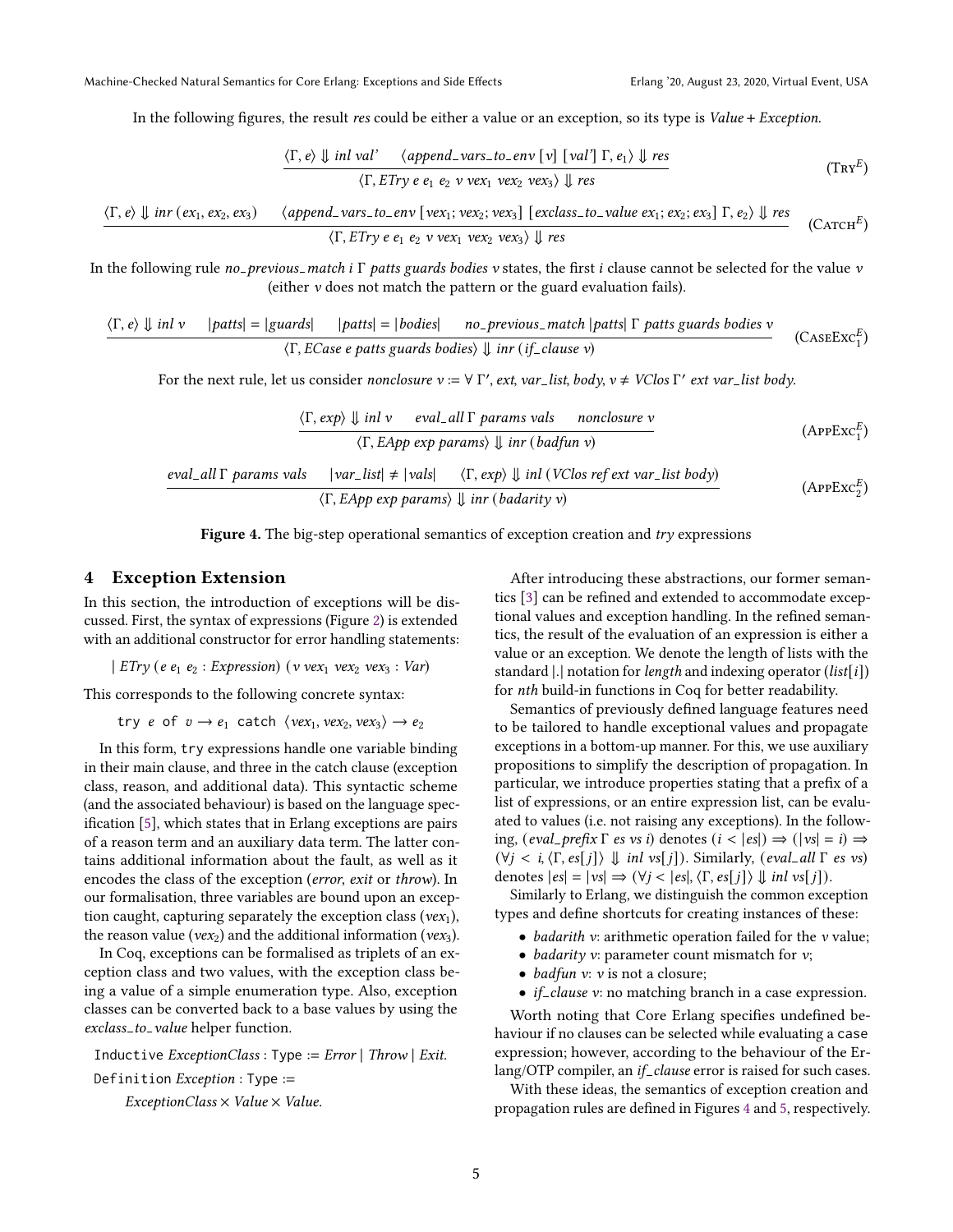| <i>eval-prefix</i> F <i>exps</i> vals <i>i</i> $\langle \Gamma, exps[i] \rangle \Downarrow$ im <i>ex</i> | (TveleExc <sup>E</sup> ) $\langle \Gamma, ECons \text{hd } t \rangle \Downarrow$ im <i>ex</i> | (ConsExc <sup>E</sup> ) $\langle \Gamma, ECons \text{hd } t \rangle \Downarrow$ im <i>ex</i> | (ConsExc <sup>E</sup> ) $\langle \Gamma, ECons \text{hd } t \rangle \Downarrow$ im <i>ex</i> | (ConsExc <sup>E</sup> ) $\langle \Gamma, ECons \text{hd } t \rangle \Downarrow$ im <i>ex</i> | (ConsExc <sup>E</sup> ) $\langle \Gamma, ECall \text{ fnames } vals \text{ is } \langle \Gamma, params \text{ is } \langle \Gamma, params[i] \rangle \Downarrow$ im <i>ex</i> | (CALExc <sup>E</sup> ) $\langle \Gamma, ECons \text{hd } t \rangle \Downarrow$ im <i>ex</i> | <i>eval-prefix</i> F <i>exps</i> vals <i>i</i> $\langle \Gamma, exps[i] \rangle \Downarrow$ im <i>ex</i> | (LerExc <sup>E</sup> ) $\langle \Gamma, ELet \text{ vars } exps \text{ e} \rangle \Downarrow$ im <i>ex</i> | (LerExc <sup>E</sup> ) $\langle \Gamma, ECase \text{ e paths } gwards \text{ bodies} \rangle \Downarrow$ im <i>ex</i> | (CaseExc <sup>E</sup> ) $\langle \Gamma, exp \rangle \Downarrow$ im <i>ex</i> | (LerExc <sup>E</sup> ) $\langle \Gamma, ECase \text{ e paths } gwards \text{ bodies} \rangle \Downarrow$ im <i>ex</i> | (CaseExc <sup>E</sup> ) $\langle \Gamma, EApp \text{ exp } param \rangle \Downarrow$ im <i>ex</i> | (APExc <sup>E</sup> ) $\langle \Gamma, EApp \text{ exp } param \rangle \Downarrow$ im <i>ex</i> | (APExc <sup>E</sup> ) $\langle \Gamma, EApp \text{ exp } w$ in <i>ex</i> | (APExc <sup>E</sup> ) $\langle \Gamma, E$ |
|----------------------------------------------------------------------------------------------------------|-----------------------------------------------------------------------------------------------|----------------------------------------------------------------------------------------------|----------------------------------------------------------------------------------------------|----------------------------------------------------------------------------------------------|-------------------------------------------------------------------------------------------------------------------------------------------------------------------------------|---------------------------------------------------------------------------------------------|----------------------------------------------------------------------------------------------------------|------------------------------------------------------------------------------------------------------------|-----------------------------------------------------------------------------------------------------------------------|-------------------------------------------------------------------------------|-----------------------------------------------------------------------------------------------------------------------|---------------------------------------------------------------------------------------------------|-------------------------------------------------------------------------------------------------|--------------------------------------------------------------------------|-------------------------------------------|
|----------------------------------------------------------------------------------------------------------|-----------------------------------------------------------------------------------------------|----------------------------------------------------------------------------------------------|----------------------------------------------------------------------------------------------|----------------------------------------------------------------------------------------------|-------------------------------------------------------------------------------------------------------------------------------------------------------------------------------|---------------------------------------------------------------------------------------------|----------------------------------------------------------------------------------------------------------|------------------------------------------------------------------------------------------------------------|-----------------------------------------------------------------------------------------------------------------------|-------------------------------------------------------------------------------|-----------------------------------------------------------------------------------------------------------------------|---------------------------------------------------------------------------------------------------|-------------------------------------------------------------------------------------------------|--------------------------------------------------------------------------|-------------------------------------------|

Figure 5. The big-step operational semantics of exception propagation

#### 5 Side Effect Extension

In this section, the formalisation of side effects, such as standard input and output, is discussed. Unlike exceptions, other side effects are not captured in full detail in our semantics. We propose a hybrid approach where exceptions are faithfully modeled, whilst other side effects are only collected in an event log. This decision is based on the fact that the refactoring steps we aim to verify are not allowed to alter side effects, so the correctness in this respect is expressed as the order-preservation of effects.

We do the formalisation by further extending the semantics definition presented in the previous section; the adjustment of the already presented semantics rules is partially covered in this paper in Figure 6, but the rest of the rules can be constructed similarly  $-$  the entire formalisation is available on Github [23].

First, we need to introduce abstractions for representing and aggregating side effects. Currently, only simple reading and writing operations are supported, but this definition can be extended easily to support other kinds of effects. Each side effect is given a SideEffectId identifier, its type:

- Writing to standard output: Output;
- Reading from standard input: Input.

Thereafter, we introduce side effect logs in form of lists whose items couple side effect types with a list of values. The value list represents the parameters of the encoded side effect. Throughout this paper, side effect lists will be denoted by standard list notation (e.g.  $[(Output, \ldots), (Input, \ldots)]$ ).

> Definition SideEffectList: Type := list (SideEffectId  $\times$  list Value).

Next, we introduce a helper function to manage the concatenation of the first elements of a list containing side effect logs. We remind the reader that  $app$  (denoted by  $++$ ), firstn and concat are defined in Coq's standard library [6].

Definition concatn (def : SideEffectList) (l : list SideEffectList) (n : nat) : SideEffectList := def ++ concat (firstn n l).

With the help of these abstractions, we can modify the eval\_all and eval\_prefix propositions, such that they additionally express how side effect lists are accumulated during subsequent evaluation of expressions. This ensures that the semantics defines leftmost-innermost evaluation order for expressions and their side effects, which is in line with the reference implementation (Neuhäußer and Noll [24]).

The definition of eval\_prefix is shown in Figure 7 (note that  $S$  i denotes the successor of i). The refined version of eval\_all can be obtained similarly from the side effect free variant. We provide a short description about these propositions:

- 1.  $\text{eff}_1$  is used as an initial side effect log;
- 2. The evaluation of expressions contained in exps list all can have additional side effects which are stored in eff list of logs;
- 3. During the evaluation of the first expression, the initial side effect log is the  $eff_1$  mentioned before, and the result will be the concatenation of this log with the first element of eff;
- 4. For the general th case: the starting log of the evaluation is the concatenation of the initial  $\mathit{eff}_1$  log and the first  $(i - 1)$  elements of *eff* whilst the result will append the *i*th element of  $eff$  to this log.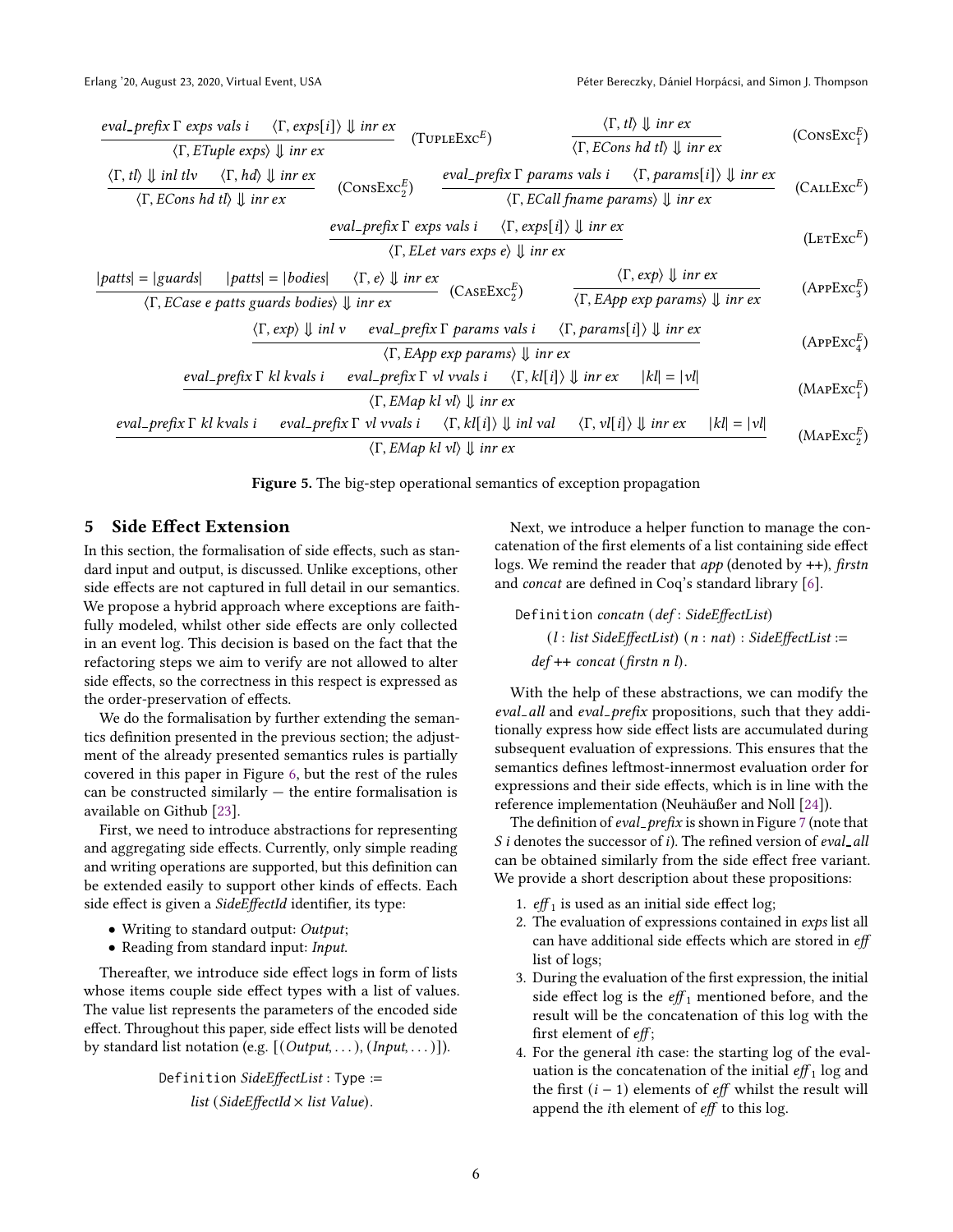Machine-Checked Natural Semantics for Core Erlang: Exceptions and Side Effects Erlang '20, August 23, 2020, Virtual Event, USA

In the following rules, the result res could be either a value or an exception, so its type is Value + Exception.

$$
\frac{\langle T, E Lit \mid eff_1 \rangle \parallel \{inl(V Lit \mid b, eff_1\})}{\langle T, EFunId \mid fd, eff_1 \rangle \parallel \{T (inr fd, eff_1\})} \qquad (\text{Ltr}^{SE}) \qquad \frac{\langle T, EVan \mid \text{seff}_1 \rangle \parallel \{Tr(inl s), eff_1\}}{\langle T, EFun \mid fd, eff_1 \rangle \parallel \{Tr(inr fd, eff_1\})} \qquad (\text{FUND}^{SE}) \qquad \frac{\langle T, EFun \mid \text{seff}_1 \mid \text{inl}(VClos \mid \text{V} \mid e), eff_1\}}{\langle T, ECall \mid name \text{params}, \text{seff}_1 \rangle \parallel \{res, eff_2\}} \qquad (\text{CALS}^{E}) \qquad (\text{CALS}^{E})
$$
\n
$$
\frac{\langle T, ECall \mid name \text{params} \mid \text{seff}_1 \mid \text{V} \mid \text{res, eff}_2\} \text{eval}_1 \mid \text{exp}^{SE})}{\langle T, ETable \text{exps}, \text{seff}_1 \rangle \parallel \{inl(VIuple \text{vals}), \text{concaten eff}_1 \text{ef} \mid \text{exps} \rangle} \qquad (\text{TUELE}^{E}) \qquad \frac{\langle T, EVal \mid name \text{params} \mid \text{seff}_1 \mid \text{F} \mid \text{ex, eff}_2 \rangle}{\langle T, ETable \text{exps}, \text{efff}_1 \rangle \parallel \text{inl}(VIuple \text{vals})} \qquad \frac{\langle T, EVal \mid \text{trans} \mid \text{atl} \mid \text{e}, \text{seff}_1 \mid \text{e}, \text{seff}_1 \mid \text{e}, \text{seff}_1 \mid \text{e}, \text{seff}_1 \mid \text{e}, \text{seff}_1 \mid \text{e}, \text{seff}_1 \mid \text{e}, \text{seff}_1 \mid \text{e}, \text{seff}_1 \mid \text{e}, \text{seff}_1 \mid \text{e}, \text{seff}_1 \mid \text{e}, \text{seff}_1 \mid \text{e}, \text{seff}_1 \mid \text{e}, \text{seff}_1 \mid \text{e}, \text{seff}_1 \mid \text{e}, \text{seff}_1 \mid \text{e}, \text{seff}_1 \mid \text{e}, \text{seff}_1 \mid \text{
$$

#### Figure 6. The big-step operational semantics of a subset of Core Erlang expressions with side effects

Unfortunately, if leftmost innermost evaluation is used, maps evaluate in pairs of key and value expressions, so the property eval\_all cannot be used anymore. A new attribute should be introduced, which uses a similar idea described above (the definition is presented in Figure 8).

Here, the collection of logs  $(eff)$  contains the caused side effects by keys and values too: the log in the  $(2 * i)$ th position is caused by the evaluation of the th key expression while  $(2 * i + 1)$ th position contains the additional side effects of the evaluation of the *i*th value expression.

Obviously, the auxiliary *eval* function  $-$  which simulates built-in function calls — could result now a modified side effect log aside the value or exception of the represented call. In addition, the no-previous-match property was also extended with a SideEffectList parameter to evaluate guard expressions. Note, that according to the specification [5], guards cannot produce side effects, so during the evaluation of guards, the side effect log does not expand. With these modifications, we present the extended semantics of some key rules in Figure 6.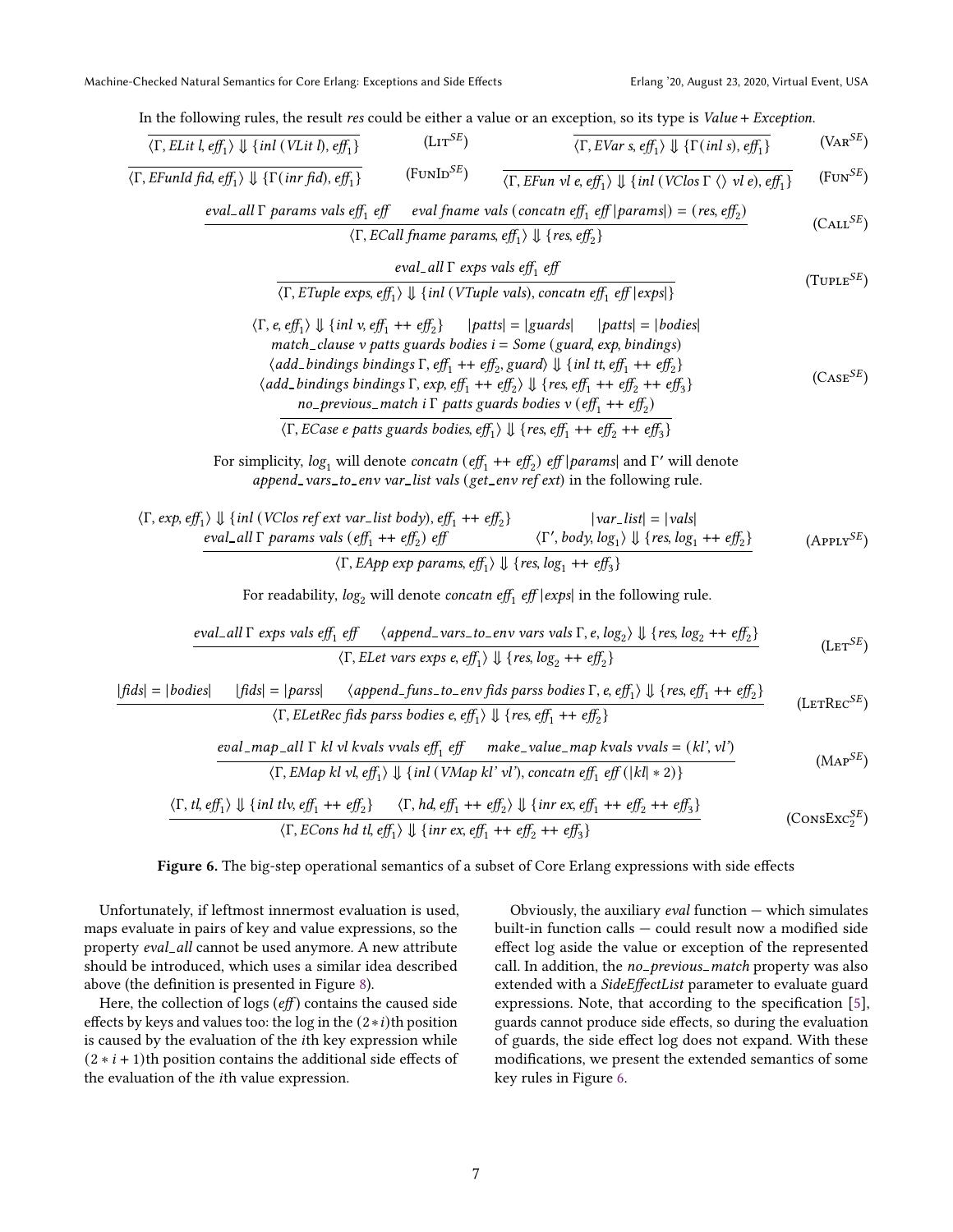eval prefix (Γ : Environment) (exps : list Expression)  $\left( \text{vals} : \text{list Value} \right) \left( \text{eff}_1 : \text{SideEffectList} \right)$  $(eff: list SideEffectList)$   $(i: nat) :=$  $i < |exps| \Rightarrow |vals| = i \Rightarrow |eff| = i \Rightarrow$  $(\forall j < i, \langle \Gamma, exps[j], \text{concatn eff}_1 \text{ eff } j \rangle \Downarrow$ {*inl vals*[*j*], concatn eff<sub>1</sub> eff  $(S j)$ })

Figure 7. The definition of eval\_prefix with side effects

eval\_map\_all (Γ : Environment) (kl, vl : list Expression)  $(kvals, vvals : list Value) (eff<sub>1</sub> : SideEffectList)$  $(eff: list SideEffectList) :=$  $|kl| = |vl| \Rightarrow |kl| = |kvals| \Rightarrow |kl| = |vvals| \Rightarrow$  $2 * |kl| = |eff| \Rightarrow$  $(\forall i < |kl|, \langle \Gamma, kl[i], \text{concatn eff}_1 \text{ eff } i \rangle \Downarrow$ {*inl* kvals[*i*], concatn eff<sub>1</sub> eff  $(S_i)$ })  $\Rightarrow$  $(\forall i < |kl|, \langle \Gamma, vl[i], \text{concatn eff}_1 \text{ eff}(S\,i) \rangle \Downarrow$ {*inl* vvals[*i*], concatn eff<sub>1</sub> eff  $(S(S_i))$ })

Figure 8. Evaluation of expressions in maps

#### 6 Application of the Semantics

In this section, first we present examples about the use of this semantics for formal program evaluation, followed by proofs about the properties of the semantics. Then we show some expression pattern equivalences in the new side effect semantics. Throughout this section, the definition of the auxiliary function eval will frequently be referred to, which implements calls to built-in functions. Due to space constraints, we omit the definition of this function, but it can be retrieved from the project's repository [23]. Moreover we introduce a notation for the addition inter-module call:  $e_1 + e_2 := ECall$  "plus"  $[e_1, e_2]$ .

#### 6.1 Tests

The presented examples here also served as test cases: comparison between their formal evaluation result and the behaviour of the reference implementation has been carried out.

Even though we have formalised all the test cases in the extended semantics, for the sake of simplicity, we discuss the first examples (6.1-6.5) in the side effect free semantics. The simplified rules  $(\text{Var}^{\vec{E}}, \text{LIT}^E, \text{Fun}^E, \text{FunID}^E, \text{TUPLE}^E, \text{Case}^E,$  $\text{CAL}^E$ , App<sup>E</sup>, LET<sup>E</sup> and LETREC<sup>E</sup>) are not included in this paper, but they can be obtained from the side effect sensitive rules by omitting the irrelevant elements. For instance, we get  $\text{LIT}^E$  from  $\text{LIT}^{SE}$  by dropping the  $\textit{eff}_1$  variables and the

containing configuration cell, and similarly, we get  $CALE^E$ from  $\text{CAL}^{SE}$  by omitting the side effect related parts and using the former version of eval:

$$
\frac{eval\_all \Gamma \text{ params vals}}{\langle \Gamma, ECall \text{ frame params} \rangle \downarrow \text{ res}} \quad \text{(CALE)}
$$

In general, the simplified rules can be obtained with carrying out the following steps:

- 1. Omit the side effect log cells in the semantics.
- 2. Replace eval\_all with its side effect free version.
- 3. In the case of  $\text{Case}^E$ , use the *no\_previous\_match* property described in Figure 4.
- 4. In the case of  $CAL<sup>E</sup>$ , use the former version of the auxiliary function eval.

When presenting examples, we use concrete syntax and omit the inl and inr prefixes in the derivation trees for better readability. The first example shows the formal evaluation of the non-recursive example mentioned in Section 3.3.

Example 6.1 (Non-recursive application evaluation). In this example the expression let  $Y = \text{fun}() \rightarrow X$  in let  $X =$ 5 in apply  $Y()$  will be denoted by  $exp$ , and  $cl$  will be used to abbreviate the closure value  $VClos \{X : 42\} \langle \rangle$  [] X.

$$
\frac{\overline{X : 5, Y : cl}(Y) = cl}{\langle \{X : 5, Y : cl \}, Y \rangle \downarrow cl} \quad \frac{\overline{X : 42}(X) = 42}{\langle \{X : 42\}, X \rangle \downarrow 42} \quad \text{Var}^E}{\frac{\langle \{X : 5, Y : cl \}, \text{apply } Y() \rangle \downarrow 42}{\langle \{X : 42, Y : cl \}, \text{let } X = 5 \text{ in apply } Y() \rangle \downarrow 42} \quad \text{Ler}^E}{\langle \{X : 42\}, \exp \rangle \downarrow 42} \quad \text{Ler}^E}{\frac{\langle \{X : 42\}, \exp \rangle \downarrow 42}{\langle \emptyset, \text{let } X = 42 \text{ in } \exp \rangle \downarrow 42} \quad \text{Ler}^E}{\langle \text{Ler}^E \rangle}
$$

Example 6.2 (Recursive application evaluation). This example describes an endless recursion using the environmental extension. Similarly to the previous example, we introduce some notations to simplify the formalism:

$$
exp := \text{letrec}'x'/0 = \text{fun}() \rightarrow \text{apply}'x'/0() \text{ in } \text{apply}'x'/0()
$$
  

$$
cl := VClos \oslash \langle 'x'/0 : \text{fun}() \rightarrow \text{apply}'x'/0() \rangle [] \text{apply}'x'/0()
$$
  

$$
\Gamma := \{ 'x'/0 : cl \}
$$

Since the evaluation is divergent due to the infinitely recursive function, in the proof tree the subgoal  $q$  (subproof) is recurring and thus the proof search is divergent.

$$
\frac{\langle \Gamma, 'x'/0 \rangle \Downarrow cl}{\langle \Gamma, 'x'/0 \rangle \Downarrow cl} \frac{\frac{\langle \Gamma, 'x'/0 \rangle \Downarrow cl}{\text{FUNID}^E} \frac{\text{FUNID}^E}{\text{F: } \langle \Gamma, \text{apply } 'x'/0 \rangle \big) \Downarrow ??}}{\frac{\text{g: } \langle \Gamma, \text{apply } 'x'/0 \rangle \big) \Downarrow ??}{\langle \varnothing, \exp \rangle \Downarrow ??}} \frac{\text{FUNID}^E}{\text{LerRec}^E}
$$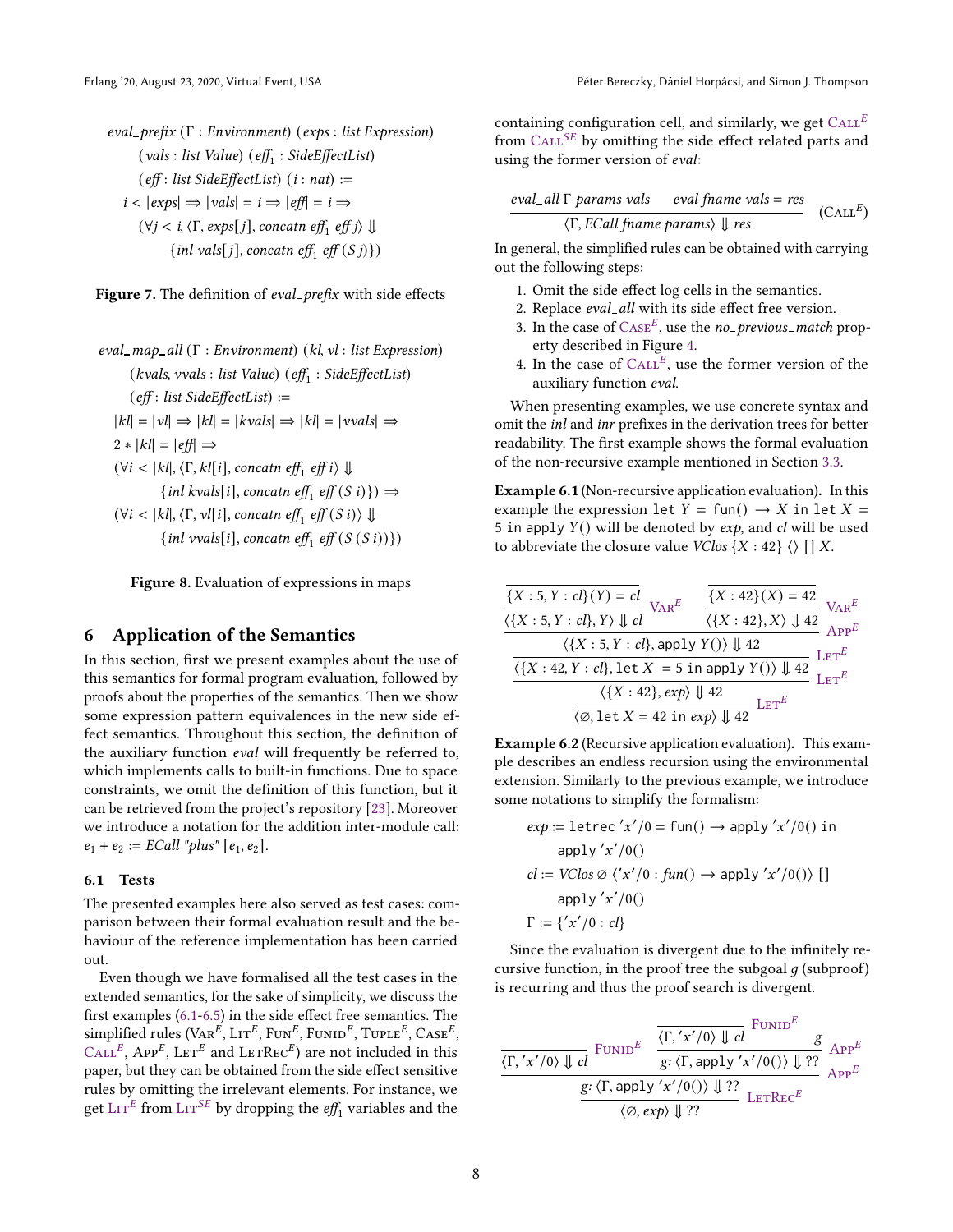The following examples demonstrate the use of exception propagation semantics.

Example 6.3 (Exception occurs during calls). This example shows how a faulty addition is evaluated to an exception. Also, to be able to reuse this example, it is generalised for any Γ environment.

$$
\frac{\langle \Gamma, 5 \rangle \Downarrow 5}{\langle V, 5 \rangle \Downarrow 5} \text{Ltr}^{E} \quad \frac{\langle \Gamma, \{\} \rangle \Downarrow \{\}}{\langle \Gamma, \{\} \rangle \Downarrow \{\}} \text{TUTE}^{E}
$$
\n
$$
\frac{\text{eval "plus" [5, {}]} = \text{badarith [5, {}]} \quad \text{CALL}^{E}
$$
\n
$$
\langle \Gamma, 5 + \{\} \rangle \Downarrow \text{badarith [5, {}]} \quad \text{CALL}^{E}
$$

Example 6.4 (Application defining expression evaluates to an exception). This example shows faulty evaluation of application, if its defining expression evaluated to an exception.

$$
\frac{\langle \emptyset, 5+\{\}\rangle \Downarrow \text{badarith [5, }\{\}\} }{\langle \emptyset, \text{apply } (5+\{\}) (5,5)\rangle \Downarrow \text{badarith [5, }\{\}\} } \text{APPExc}_3^E
$$

Example 6.5 (Application parameter mismatch). In the case of this example, the applied function received more actual parameters than formal ones. We denote the function fun()  $\rightarrow$ 4 with *fun* and its closure value of  $VClos \oslash []$  4 with *cl*.

$$
\langle \emptyset, \text{fun}() \to 4 \rangle \Downarrow cl
$$
  

$$
\langle \{X : cl \}, \text{apply } X(2) \rangle \Downarrow \text{badarity } cl
$$
  

$$
\langle \emptyset, \text{let } X = \text{fun in apply } X(2) \rangle \Downarrow \text{badarity } cl
$$
  
Let  $X = \text{fun in apply } X(2) \rangle \Downarrow \text{badarity } cl$ 

The first statement can be proven by  $\mathrm{Fun}^E$  and the second one is detailed below:

$$
\frac{\langle \{X : cl\}, X \rangle \Downarrow cl}{\langle \{X : cl\}, 2 \rangle \Downarrow 2} \frac{\text{Var}^E, \text{LIT}^E}{0 \neq 1}
$$
\n
$$
\frac{\langle \{X : cl\}, 2 \rangle \Downarrow 2}{\langle \{X : cl\}, \text{apply } X(2) \rangle \Downarrow \text{badarity cl}} \text{APPExc}_2^E
$$

The following three examples explain the use of side effect semantics, along with the update evaluation of maps. First, we introduce some notations:

 $wr(se) : Expression := ECall "fwrite" [se]$  $out(sv)$ : SideEffectId  $\times$  list Value := (Output, [sv])

First, a simple writing expression evaluation is formalised and proved to reuse it later.

Example 6.6 (Writing expression evaluation). We assume here, that se evaluates to sv without producing any side effects. In addition, this example is generalised for any Γ environment and log side effect log.

$$
\frac{\langle \Gamma, se, log \rangle \Downarrow \{sv, log\}}{\langle \Gamma, se, log \rangle \Downarrow \{sv, log + \} \{out(sv)\}} \text{eval def}
$$
  

$$
\frac{\langle \Gamma, wr(se), log \rangle \Downarrow \{'ok', log++[out(sv)]\}}{\langle \Gamma, wr(se), log \rangle \Downarrow \{'ok', log++[out(sv)]\}}
$$

The next example shows the evaluation of applications, where potentially all steps create additional side effects.

Example 6.7 (Evaluation of applications with side effects). It is important to note that we used an environment initially, where  $Y$  had been bound to  $cl$ , which is used to denote  $VClos \oslash [Z]$  wr('c'). In addition,  $log_2$  denotes the [out('a'), out('b')] side effect log while  $log_3$  is used to abbreviate  $[out('a'), out('b'), out('c')]$ . The expression let  $X =$  $wr('a')$  in Y will be denoted by exp.

$$
\langle \{Y : cl\}, exp, [] \rangle \Downarrow \{cl, [out('a')] \}
$$
  

$$
\langle \{Y : cl\}, wr('b'), [out('a')] \rangle \Downarrow \{'ok', log_2\}
$$
  

$$
\langle \{Z : 'ok'\}, wr('c'), log_2 \rangle \Downarrow \{'ok', log_3\}
$$
  

$$
\langle \{Y : cl\}, apply exp(wr('b')), [] \rangle \Downarrow \{'ok', log_3\}
$$
APPLY<sup>SE</sup>

From the proof tree, the second and the third statements can be proved by the Example 6.6. Only the first statement is left to be discussed.

$$
\frac{\langle \{Y : cl\}, wr('a'), [] \rangle \Downarrow \{'ok', [out('a')]\}}{\langle \{Y : cl\}, Y, [out('a')]\} \Downarrow \{cl, [out('a')]\}} \text{LET}^{SE}
$$
\n
$$
\frac{\langle \{Y : cl\}, \exp, [] \rangle \Downarrow \{cl, [out('a')]\}}{\langle \{Y : cl\}, \exp, [] \rangle \Downarrow \{cl, [out('a')]\}} \text{LET}^{SE}
$$

The first statement can be proven with Example 6.6 and the variable evaluation with  $\overline{VAR}^{SE}$ .

Example 6.8 (Evaluation of maps with side effects). The last test case shows the evaluation of maps. We denote an initial map expression  $\sim \{ wr('a') \Rightarrow wr('b'), wr('c') \Rightarrow 5\} \sim$  with map, and the caused side effects  $[out('a'), out('b'), out('c')]$ will be denoted with *log*. As mentioned before, the duplicate keys are replaced in the value map.

$$
\frac{\langle \Gamma, \mathit{wr}'(a'), \left[ \ \right] \rangle \Downarrow \{'ok', \left[ \mathit{out}'(a') \right] \}}{\langle \Gamma, \mathit{wr}'(b'), \left[ \mathit{out}'(a') \right] \rangle} \Downarrow \{'ok', \left[ \mathit{out}'(a'), \mathit{out}'(b') \right] \}} \langle \Gamma, \mathit{wr}(c'), \left[ \mathit{out}'(a'), \mathit{out}'(b') \right] \rangle \Downarrow \{'ok', \log \}
$$
\n
$$
\frac{\langle \varnothing, 5, \log \rangle \Downarrow \{5, \log \}}{\langle \varnothing, \mathit{map}, \left[ \ \right] \rangle \Downarrow \{ \neg'ok' \Rightarrow 5 \} \neg, \log \}} \text{MAP}^{SE}
$$

#### 6.2 Proofs

In this section, we describe two properties of the semantics. The machine-checked proofs of these are available on Github [23], and only a short summary is provided here.

Theorem 6.9 (Extended commutativity of addition).

$$
\forall (v_1 \ v_2 : Value), (t : Value), (eff \ eff_2 : SideEffectList),eval "plus" [v_1; v_2] \ eff = (inl \ t, eff) \Rightarroweval "plus" [v_2; v_1] \ eff_2 = (inl \ t, eff_2).
$$

This theorem states that the addition is commutative using the auxiliary eval function, provided that it is applied on appropriate values (integer literals). Furthermore, it states that the built-in call to addition does not create any side effects (the logs are unmodified). Clearly, this theorem would not hold if the results were exceptions since the exceptional values would contain local information about the exception.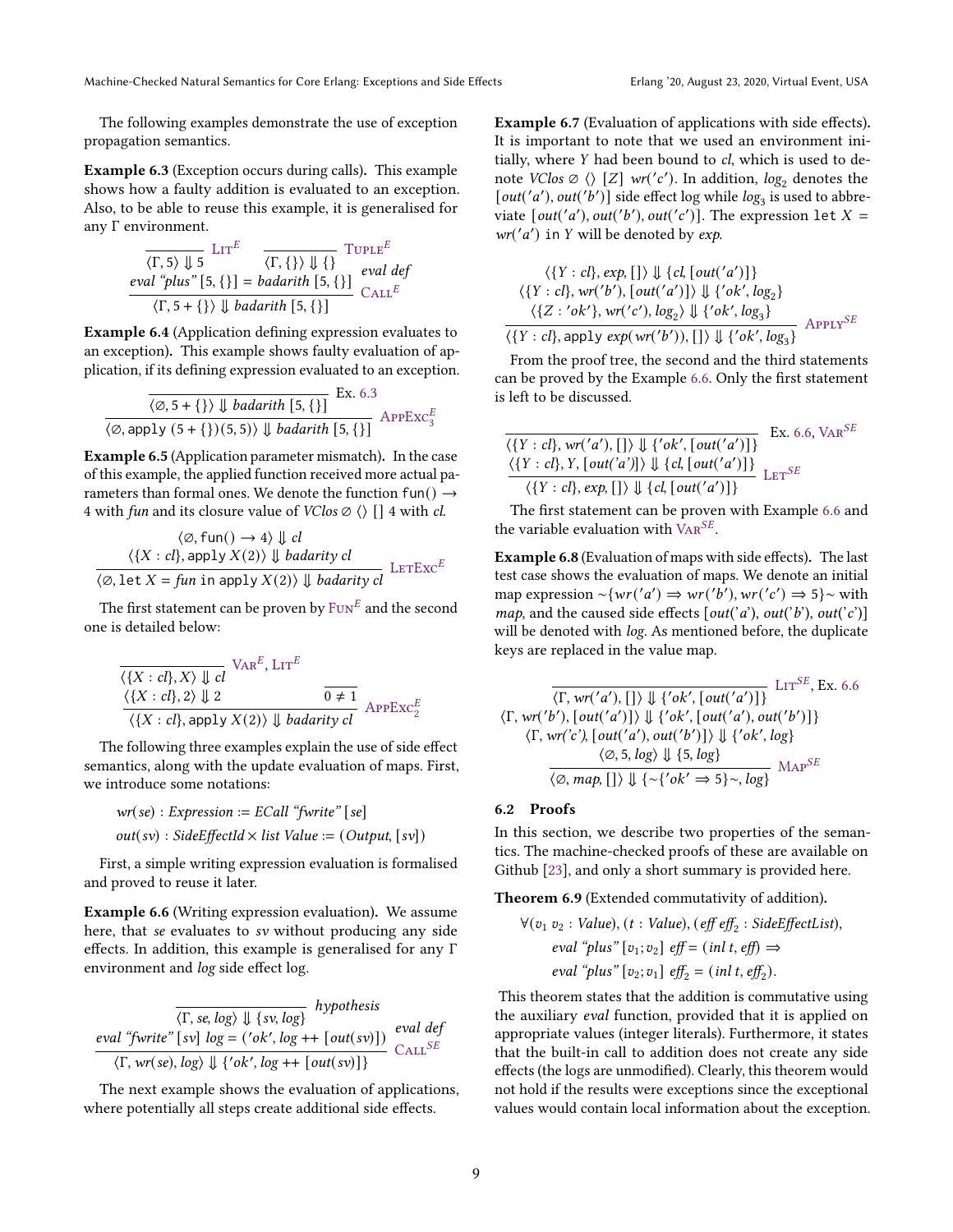#### Theorem 6.10 (Determinism).

 $\forall$ (Γ: Environment), (e: Expression),  $(v_1: Value + Exception), (eff eff_1: SideEffectList),$  $\langle \Gamma, e, e \text{ff} \rangle \Downarrow \{v_1, e\text{ff} + \text{eff}_1\} \Rightarrow$  $(\forall (v_2 : Value + Exception), (eff_2 : SideEffectList),$  $\langle \Gamma, e, e \, \text{f} \rangle \Downarrow \{v_2, e \, \text{f} \} + \text{f} \, \text{f} \} \Rightarrow v_1 = v_2 \wedge e \, \text{f} \, \text{f}_1 = e \, \text{f} \, \text{f}_2$ .

Determinism is a very important attribute of the current formalisation. In theory, Core Erlang is not deterministic, however, the reference implementation also uses a leftmostinnermost evaluation strategy [24], and we followed the footsteps of the compiler. In our case, determinism states, that not only an expression can be evaluated to a single value (from an initial environment and side effect log), but also the created side effects are unique. We considered side effect logs as part of the environment, because some side effects could have effect on the evaluation.

#### 6.3 Equivalences

In this section the equivalences shown in our previous work are discussed in the updated semantics. Exceptions and side effects make these somewhat more complex, but the proof ideas described in our former work [3] can be applied here. We define two types of equivalences:

- Weak equivalence: The evaluation result of the equivalent expressions is the same (either a value or an exception), but the side effects were different or were emitted in different order.
- Strong equivalence: The evaluation result of the equivalent expressions is the same and the same side effects have been caused in the same order.

In the first equivalence, we swap two expressions in two let bindings. It is important to note that after swapping the expressions, their side effects also swap in the result, thus this is considered a weak (conditional) equivalence. In addition, in this example, exceptional evaluation is not considered (the result is a Value), because the result exceptions are not necessarily the same after swapping the two expressions. The four assumptions capture that the evaluation of the expressions are independent of the X and Y variables and each other's side effects as well.

#### Equivalence 1 (Swapping variable expressions). If

$$
\langle \Gamma, e_1, eff_0 \rangle \Downarrow \{inl v_1, eff_0 + + eff_1\}
$$
  
\n
$$
\langle \Gamma + \{X : v_2\}, e_1, eff_0 + + eff_2 \rangle \Downarrow \{inl v_1, eff_0 + + eff_2 + + eff_1\}
$$
  
\n
$$
\langle \Gamma, e_2, eff_0 \rangle \Downarrow \{inl v_2, eff_0 + + eff_2\}
$$
  
\n
$$
\langle \Gamma + \{X : v_1\}, e_2, eff_0 + + eff_1 \rangle \Downarrow \{inl v_2, eff_0 + + eff_1 + eff_2\}
$$
  
\nthen  
\nlet  $X = e_1$  in let  $Y = e_2$  in  $X + Y$ 

is equivalent to

let  $X = e_2$  in let  $Y = e_1$  in  $X + Y$ 

Erlang '20, August 23, 2020, Virtual Event, USA Péter Bereczky, Dániel Horpácsi, and Simon J. Thompson

With a similar chain of thought, we managed to formalise and prove another weak equivalence about swapping the variable binding order in a function application. However, currently we have not considered additional side effects in this conditional equivalence yet. Naturally, we also assumed, that the defining expression of the application evaluates to the same value regardless of the order of the elements in the environment (in the future we plan to prove this property as a generalised theorem). On the other hand, we only assumed here, that the parameters evaluate correctly (without causing exceptions), and the application can cause any errors, thus the result potentially can be an exception too.

Equivalence 2 (Swapping binding order in application). If

 $\langle \Gamma, e_1, eff \rangle \Downarrow \{inl v_1, eff\}$  $\langle \Gamma + \{Y : v_2\}, e_1, eff \rangle \Downarrow \{inl v_1, eff\}$  $\langle \Gamma, e_2, e \eta \rangle \Downarrow \{ \text{inl } v_2, e \eta \}$  $\langle \Gamma + \{X : v_1\}, e_2, eff \rangle \Downarrow \{inl v_2, eff\}$  $\langle \Gamma + \{X : v_1, Y : v_2\}, exp, eff \rangle \Downarrow \{v_0, eff\}$  $\langle \Gamma + \{Y : v_2, X : v_1\}, \exp \{ \epsilon \} \rangle \Downarrow \{v_0, \epsilon \}$ 

then

let  $X = e_1$  in let  $Y = e_2$  in apply  $exp(X, Y)$ 

is equivalent to

let  $Y = e_2$  in let  $X = e_1$  in apply  $exp(X, Y)$ 

The final equivalence is a strong one about expression extraction to a function. Here there is no need to assume anything; during the evaluation exceptions and side effects can be caused, but the result will remain the same after the extraction, vica versa.

Equivalence 3 (Extraction of an expression into a function).

is equivalent to

 $\boldsymbol{e}$ 

let  $X = \text{fun}() \rightarrow e$  in apply  $X()$ 

We proved both directions in all of the mentioned examples using the same basic idea: first the given complex assumption has to be deconstructed that yields more information about the parts of it, then the deconstruction can be continued with these parts. We used determinism (Theorem 6.10) in some steps of this process, in order to fit the assumptions on the same expressions together. Thereafter, a proof tree can be built to prove the conclusion. The full machinechecked proofs are available on our Github repository [23] along with other quite similar equivalences and alternative proofs.

The proof of these expression pattern equivalences is an important result of our project, because these ones can be interpreted as simple local refactorings, and our ultimate goal is to argue about the behaviour-preservation of refactorings.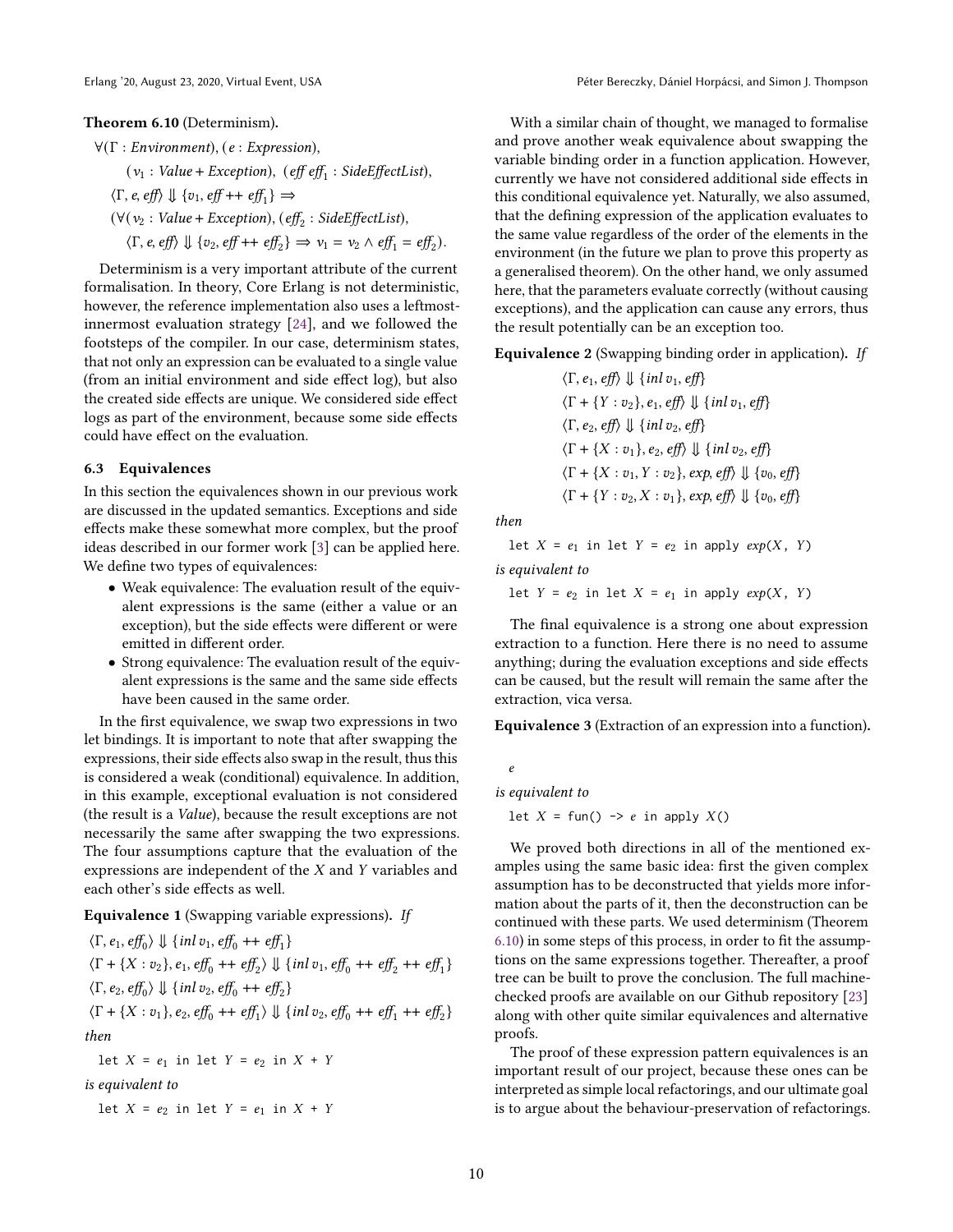Machine-Checked Natural Semantics for Core Erlang: Exceptions and Side Effects Frlang '20, August 23, 2020, Virtual Event, USA

#### 7 Discussion

In this section, we summarise the modifications and differences between the presented, the former and some other approaches. In terms of syntax, there are notable differences between our approach and related work (e.g. the Erlang formalisations [10, 11, 27]). In particular, we have removed the empty tuple and map literals, because they caused ambiguity and redundancy. They can be expressed using the empty list in the appropriate constructors. In the abovementioned sources the authors solved this problem by constraining the length of the mentioned lists (it should be over 0), but such constraints generate additional statements and cause undesired complexity in Coq proofs.

Moreover, we did not consider the ordering and equality of values in our former work [3]; however, these concepts were needed to formalise maps correctly, so it was necessary to introduce them in this semantics.

While formalising side effects we used an intermediate approach between modeling [8] or just logging everything [14], which models exceptions in a similar way as values during evaluation as mentioned before, but every other side effect is just logged. Compared to our former equivalence proofs, we had to introduce some extra assumptions in some cases. This is due to the fact that side effects are not interpreted, only logged, and there could be side effects that alter the evaluation of some expressions (i.e. the side effect log can be interpreted as an evaluation context too).

#### Closures of recursive functions

In this updated semantics, we have dropped the closure environment introduced in our previous work [3], because that concept is not always correct. For example, we can define a recursive function which takes three iterations to terminate:

letrec 'f '/1 = fun ( X ) -> case X of <0 > when 'true ' -> 5 <1 > when 'true ' -> apply 'f '/1(0) <A > when 'true ' -> apply 'f '/1(1) end in let X = fun ( F ) -> letrec 'f '/1 = fun ( X ) -> 0 in apply F (2) in apply X ('f '/1) body1 body let

In the body of let, the binding of 'f'/1 is overwritten locally, however, this action replaces the existing binding in the closure environment. We present the formal evaluation of this example in our former approach [3] in Figure 9. In order to enhance readability, we use the following notations:

• Beside the notations on the code snippet, exp will denote the whole letrec expression;

$$
\frac{|\Gamma_F + \{X : 1\}, \{f'\}/1 : \Gamma_F\}, 0| \Downarrow 5 \n\mid f \text{ for } 3.9
$$
\n
$$
\frac{|\Gamma_F + \{X : 2, A : 2\}, \{f'\}/1 : \{\Gamma_F\}, \text{apply } f'\}/1(1)| \Downarrow 5 \n\frac{|\Gamma_F + \{X : 2\}, \{f'\}/1 : \Gamma_F\}, \text{body}_1| \Downarrow 5 \n\frac{|\Gamma_F, \{f'\}/1 : \Gamma_F\}, \text{apply } F(2)| \Downarrow 5 \n\frac{|\Gamma_F, \{f'\}/1 : \Gamma_F\}, \text{poly } F(2)| \Downarrow 5 \n\frac{|\Gamma + \{F : cl_1\}, \{f'\}/1 : \Gamma\}, \text{body}_X| \Downarrow 5 \n\frac{|\Gamma + \{X : cl_X\}, \{f'\}/1 : \Gamma\}, \text{apply } X(\{f'\}/1)| \Downarrow 5 \n\frac{3.9}{|\mathcal{O}, \mathcal{O}, \exp|\Downarrow 5} \n\frac{3.11}{3.11}
$$

Figure 9. Closures as parameters using closure environments

- $cl_1$  will denote the closure of the first recursive function:  $VClos (inr'f'/1) [X] body_1$
- $\bullet$   $cl_2$  will denote the closure of the second recursive function:  $VClos (inr' f'/1) [X]$  0
- $cl_X$  will denote the closure of the function bound to X: VClos (inl  $\{f'/1 : cl_1\}$ ) [F] body<sub>X</sub> At the point of application of Rule 3.10, it is omitted, that fun()  $\rightarrow$  *body*<sub>X</sub> evaluates to this closure. This function is not recursive, so it will not be added to the closure environment.
- $\Gamma$  will denote:  $\{f'/1 : cl_1\};$
- $\Gamma_F$  will denote  $\{f'/1 : cl_2, F : cl_1\};$
- The operator + will be used to denote the addition of some bindings to some environment.

Now, we present the evaluation in the updated semantics. For simplicity, we use the side effect free semantics (see Figure 10). First, we modify the previous notations slightly:

- $cl_1 := VClos \oslash \langle 'f'/1 : fun(X) \rightarrow body_1 \rangle [X] body_1$
- $cl_2 := VClos \{ 'f' / 1 : cl_1, F : cl_1 \} \ \langle 'f' / 1 : func(X) \rightarrow$ 0)  $[X]$  0. Apparently — because of the environmental extension, and the *insert\_value*'s replacing behaviour — if this closure had been applied, then its body would have been evaluated inside the environment where  $'f'/1$  is bound to  $cl_2$ .
- $cl_X$  will denote the closure of the function bound to X: VClos  $\{f'/1 : cl_1\} \langle\rangle$  [F] body<sub>X</sub>. At the point of application of  $\text{LET}^E$ , it is omitted that fun()  $\rightarrow$  body<sub>X</sub> evaluates to this closure. In this case, because this function is not recursive, no environmental extension is needed.

In the updated closure representation and semantics, the biggest changes have been made in  $APP^E$  and  $LETRec^E$ . In  $APP<sup>E</sup>$ , the evaluation environment of the body had to be constructed from the local environment, the actual and formal parameter bindings, and the addition of function closures stored in the environmental extension. In  $\textrm{LerRec}^E$ the construction of the environmental extension had to be introduced for the defined recursive function closures.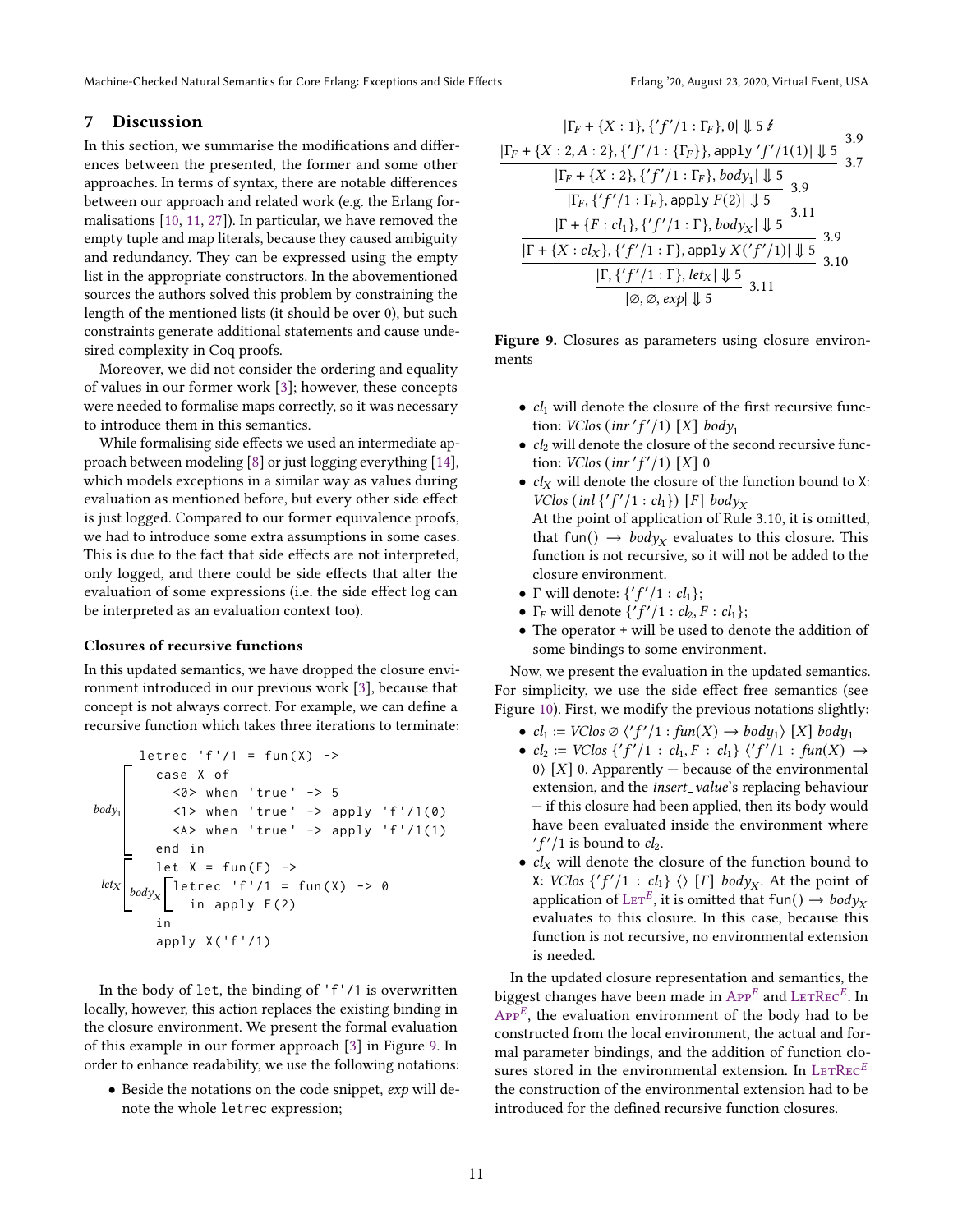

Figure 10. Closures as parameters using environmental extension

#### 8 Conclusion and Future Work

In this paper, we briefly explained why having a formal definition is important for a programming language, and presented a formalisation of a subset of sequential Core Erlang that can be used to argue about behaviour preservation of local refactorings on Core Erlang programs. Core Erlang is just a stepping stone to our ultimate goal which is arguing about refactorings on Erlang programs. This language is suitable for us, because it is not merely a subset of Erlang, but also Erlang (along with other languages, like Elixir [12]) translates to Core Erlang during compilation. Thereafter, we briefly discussed the related work and our previous results [3].

Thereafter, we extended this semantics with the concepts of exceptions and side effects. After finishing this extension, we updated the former examples, proofs and expression pattern equivalences and added new ones. These equivalences can be interpreted as simple local refactorings. Some of these fully preserve the behaviour (strong equivalences) while others evaluate to the same the results. All of our work has been formalised in the Coq Proof Assistant and can be accessed on Github [23]. Next, we compared the semantics to our former approach. In the future we plan to implement the advancement to Erlang, the addition of other expressions (e.g. binaries, bitstrings) and the simplification of current proofs with the help of Coq's tactic language.

Evaluation. The work has shown that the semantics is suitable for formalising proofs of various properties of Core Erlang, including reasoning about expression equivalence, which will support proofs of correctness for program refactorings. We have formalised a representative subset of sequential Core Erlang, but others (e.g. bitstrings, binaries) could be formalised using similar techniques to those used here.

Formal reasoning is a rigorous discipline, as we remarked in [3]; with the introduction of exceptions and side effects this has become no less true. On the other hand, additional tactics can be developed to reduce the size of such complex machine-checked proofs, and indeed include some level of automation.

**Future Work.** As noted before, there are various ways to enhance our formalisation. Our short term goals include:

- Proving the correctness of additional local refactorings (e.g. renaming variables, functions, expression extraction to top-level function, and so on).
- Shortening the proofs by means of custom tactics (e.g. unfolding tactics based on the length of the list in question).
- Extending the coverage of side effects and their semantics with more type of effects (e.g. global variable modifications);
- Simplifying some expressions (case, let, letrec and map) which contain several lists of the same length to one list of tuples;
- Investigation of delayed writing side effects during list evaluation: if list expressions contain nested write expressions (for example the call for the write function is inside a let expression) then the order of the output values is from front to back, however, according to the tests about evaluating lists to exceptions or read expressions, list evaluation order is from back to front;
- Formalising the module system and inter-module calls.

Our longer-term goals include formalising divergence, extending the work to Erlang itself (semantics and syntax), formalising primitive operations and inter-module calls, and formalising the concurrent semantics of Core Erlang.

When formalising concurrent parts of a language, bigstep semantics is usually not expressive enough. To extend to concurrency we would expect to devise a small-step semantics that us compatible with the big-step one, so that results proved for the big-step version would carry over to the small step case.

#### Acknowledgments

The project has been supported by the European Union, co-financed by the European Social Fund (EFOP-3.6.2-16- 2017-00013, "Thematic Fundamental Research Collaborations Grounding Innovation in Informatics and Infocommunications (3IN)").

Project no. ED<sub>-18</sub>-1-2019-0030 (Application domain specific highly reliable IT solutions subprogramme) has been implemented with the support provided from the National Research, Development and Innovation Fund of Hungary, financed under the Thematic Excellence Programme funding scheme.